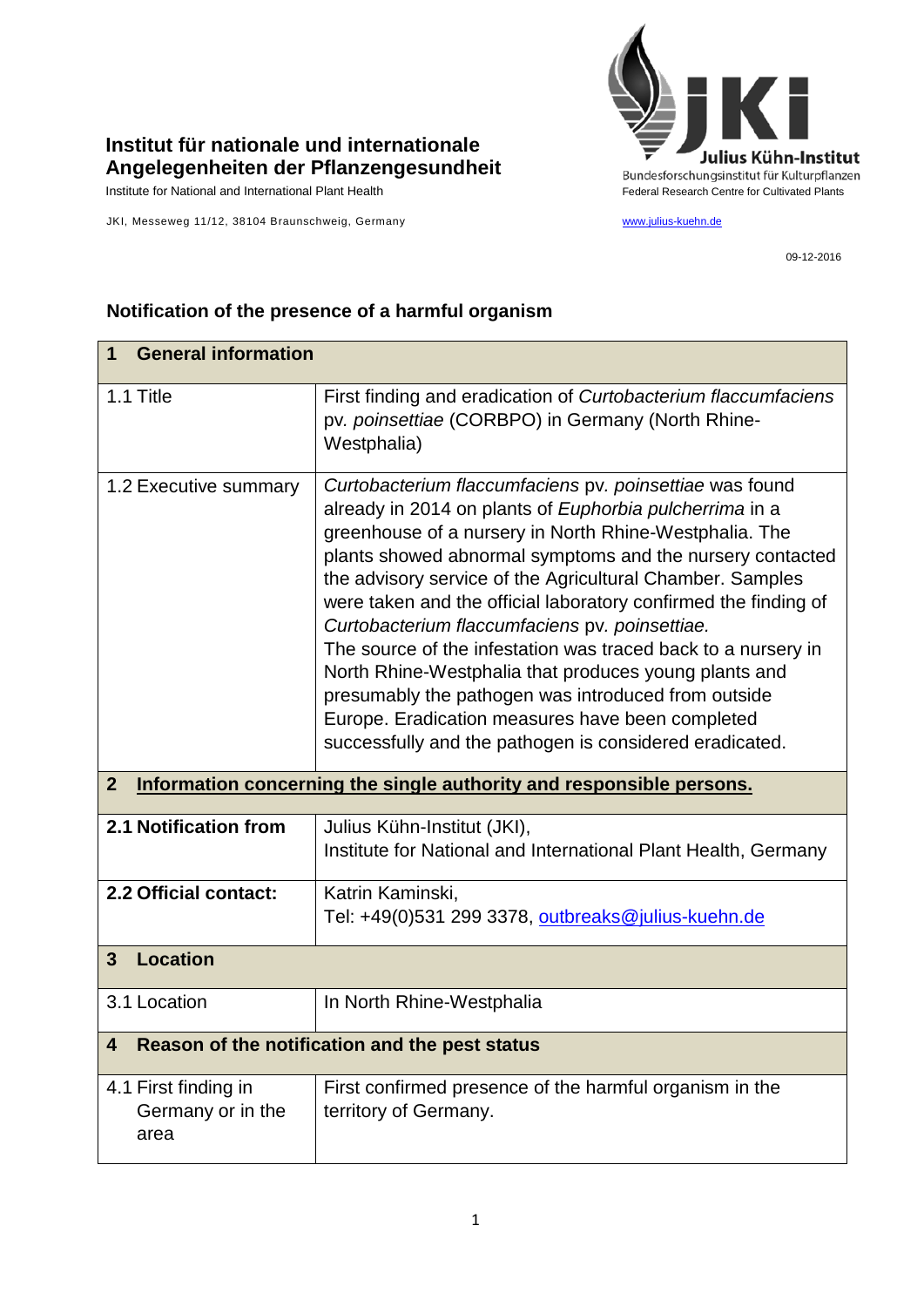| 4.2 Pest status of the area where<br>the harmful organism has been<br>found present, after the official<br>confirmation.                 | Absent, eradicated                                                                                                                                                                                       |
|------------------------------------------------------------------------------------------------------------------------------------------|----------------------------------------------------------------------------------------------------------------------------------------------------------------------------------------------------------|
| 4.3 Pest status in Germany before<br>the official confirmation of the<br>presence, or suspected<br>presence, of the harmful<br>organism. | Absent                                                                                                                                                                                                   |
| 4.4 Pest status in Germany after the<br>official confirmation of the<br>presence of the harmful<br>organism.                             | Absent, eradicated                                                                                                                                                                                       |
| 5                                                                                                                                        | Finding, sampling, testing and confirmation of the harmful organism.                                                                                                                                     |
| 5.1 How the presence or<br>appearance of the harmful<br>organism was found.                                                              | Information submitted by professional<br>operator: The nurseryman identified small leaf<br>spots on Euphorbia pulcherrima plants and<br>contacted the advisory service of the Chamber<br>of Agriculture. |
| 5.2 Date of finding:                                                                                                                     | On 21 August 2014, samples were taken.                                                                                                                                                                   |
| 5.3 Sampling for laboratory analysis.                                                                                                    | 21 August 2014                                                                                                                                                                                           |
| 5.4 Name and address of the<br>Laboratory.                                                                                               | Laboratory of the plant protection service:<br>Landwirtschaftskammer North Rhine-<br>Westphalia, Siebengebirgsstraße 200, 53229<br><b>Bonn</b>                                                           |
| 5.5 Diagnostic method.                                                                                                                   |                                                                                                                                                                                                          |
| 5.6 Date of official confirmation of<br>the harmful organism's identity.                                                                 | 9 September 2014                                                                                                                                                                                         |
| 6                                                                                                                                        | Infested area, and the severity and source of the outbreak in that area.                                                                                                                                 |
| 6.1 Size and delimitation of the<br>infested area.                                                                                       | Approximately 10,000 m <sup>2</sup> greenhouse<br>1)<br>area (only scattered infested plants)                                                                                                            |
| 6.2 Characteristics of the infested<br>area and its vicinity.                                                                            | 3.1) Physically closed conditions - greenhouse<br>Plants for planting                                                                                                                                    |
| 6.3 Host plants in the infested area                                                                                                     | Euphorbia pulcherrima                                                                                                                                                                                    |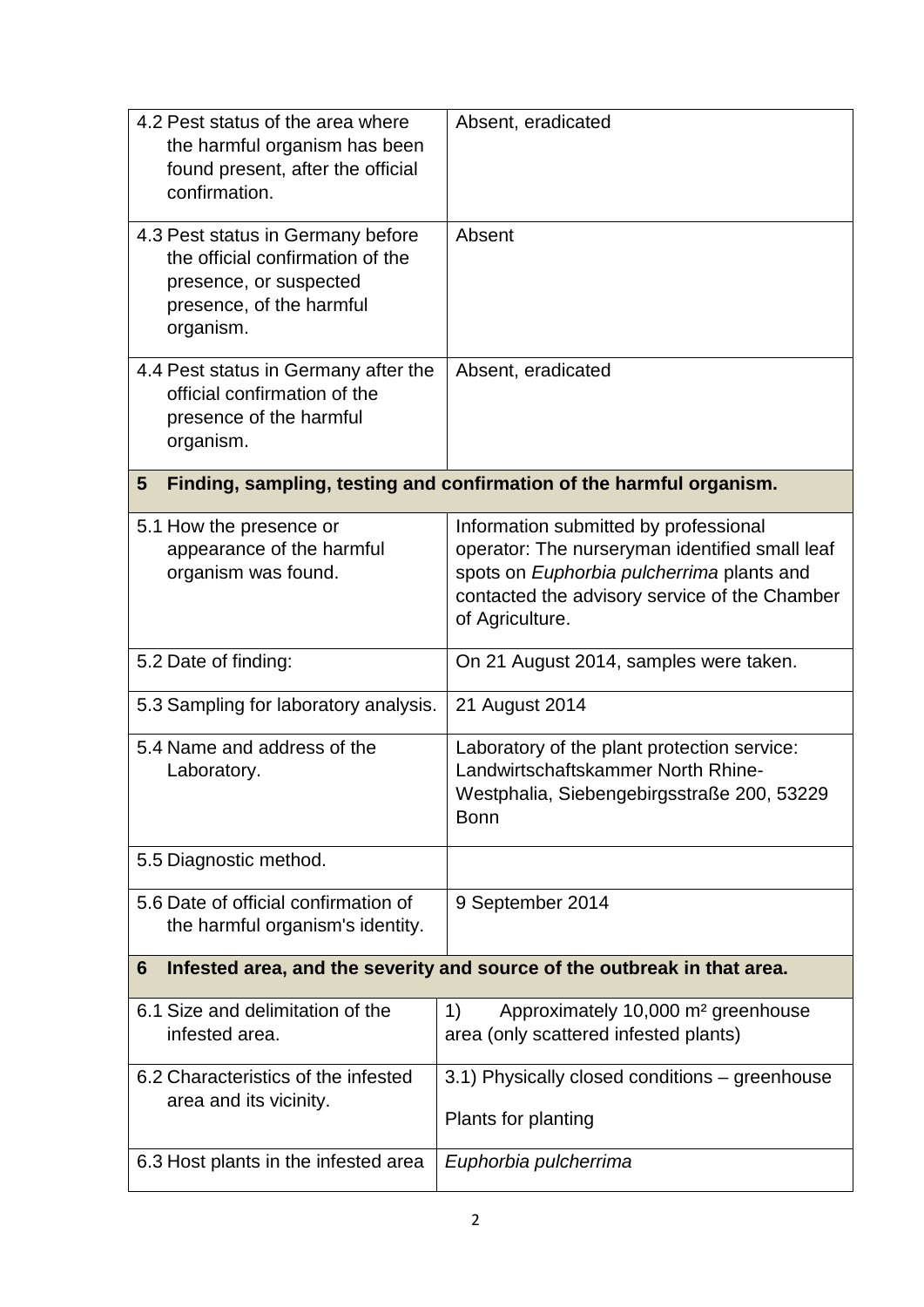| and its vicinity.                                                                    |                                                                                                                                                                                                                                                                                                                                                                                                                                                                                                                                                                                                                                                                                                                                                                                                                                                                      |
|--------------------------------------------------------------------------------------|----------------------------------------------------------------------------------------------------------------------------------------------------------------------------------------------------------------------------------------------------------------------------------------------------------------------------------------------------------------------------------------------------------------------------------------------------------------------------------------------------------------------------------------------------------------------------------------------------------------------------------------------------------------------------------------------------------------------------------------------------------------------------------------------------------------------------------------------------------------------|
| 6.4 Infested plant(s), plant<br>product(s) and other object(s).                      | Euphorbia pulcherrima 'Scandic Early',<br>'Premium Red', 'Glace Early', 'Merlot', 'Cosmo'                                                                                                                                                                                                                                                                                                                                                                                                                                                                                                                                                                                                                                                                                                                                                                            |
| 6.5 Vectors present in the area.                                                     |                                                                                                                                                                                                                                                                                                                                                                                                                                                                                                                                                                                                                                                                                                                                                                                                                                                                      |
| 6.6 Severity of the outbreak.                                                        | The infested plants firstly showed small leaf<br>spots and later water soaked stripes, necrosis<br>and cracks on the stems. The older plants<br>showed reduced growth and the infested plants<br>rooted only at one side.                                                                                                                                                                                                                                                                                                                                                                                                                                                                                                                                                                                                                                            |
| 6.7 Source of the outbreak.                                                          | It is presumed that the harmful organism was<br>introduced with infested young plants. The<br>young plants were produced in a nursery in<br>North Rhine-Westphalia and presumably<br>imported from outside Europe.                                                                                                                                                                                                                                                                                                                                                                                                                                                                                                                                                                                                                                                   |
| <b>Official phytosanitary measures.</b><br>$\mathbf{7}$                              |                                                                                                                                                                                                                                                                                                                                                                                                                                                                                                                                                                                                                                                                                                                                                                                                                                                                      |
| 7.1 Adoption of official<br>phytosanitary measures.                                  | Official phytosanitary measures in the form of<br>chemical, biological or physical treatment have<br>been taken will be taken:<br>All infested plants have been destroyed and<br>strict sanitary measures were taken including<br>disinfection of tools, disposable protective<br>clothing, disinfection of hands and shoes when<br>entering the greenhouses.<br>The nursery that produced the young plants<br>destroyed all plants of the concerned varieties.<br>The remaining plants were sampled and tested.<br>A testing regime for Curtobacterium<br>flaccumfaciens pv. poinsettiae has been<br>introduced in the internal quality control of the<br>nursery and in addition official sampling and<br>testing is applied regularly. C. flaccumfaciens<br>pv. poinsettiae has not been found since August<br>2015 and the pathogen is considered<br>eradicated. |
| 7.2 Date of adoption of the official<br>phytosanitary measures.                      | 10 September 2014                                                                                                                                                                                                                                                                                                                                                                                                                                                                                                                                                                                                                                                                                                                                                                                                                                                    |
| 7.3 Identification of the area<br>covered by the official<br>phytosanitary measures. |                                                                                                                                                                                                                                                                                                                                                                                                                                                                                                                                                                                                                                                                                                                                                                                                                                                                      |